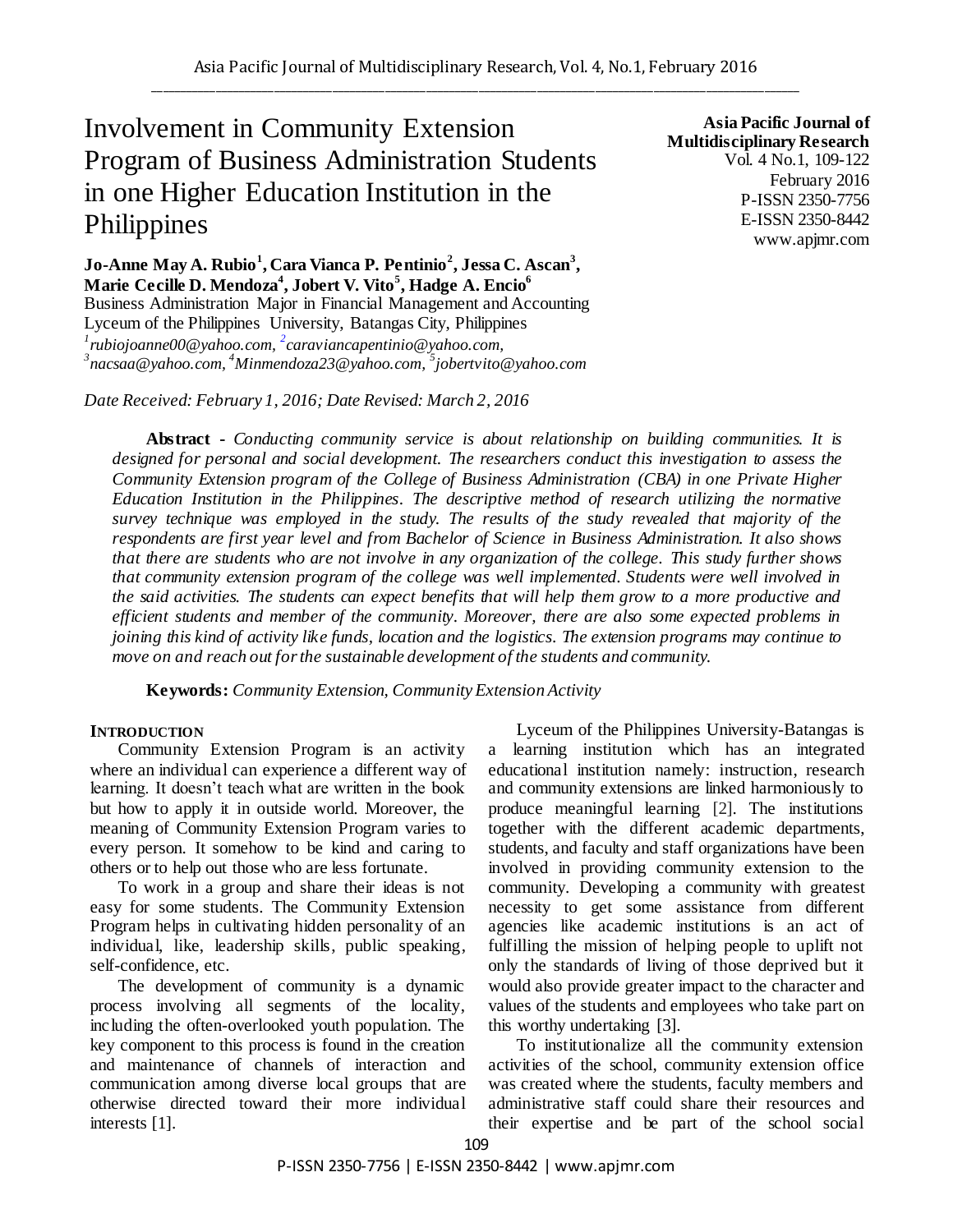involvement program. Therefore, community extension service operates through self-support, selfreliance, self-sustaining, and self-propelling principles. Through the people"s participation, well-planned programs should be consciously taking into consideration. This is also an important part of providing quality education to the student when it comes to program accreditation [4], [5].

The College of Business Administration (CBA) through Community Extension Office and with the collaborative efforts of the faculty, students and administration conducts different kinds of activities in different areas like coastal clean-up, environmental clean-up, community based bookkeeping tutorial, and pamumuhunang pangkabuhayang/micro financing to elevate the economic status of the beneficiaries. This community extension helps community their needs to become more productive and capable of making intelligent decisions for the improvement and development of their socio-economic well-being.

The researchers who are Financial Management and Accounting students conducted this study to fully understand the community extension programs of the college. They believe that education is not only confining themselves inside the classroom however it is also important to understand the other side of people"s lives, to help them in their needs and look for ways to improve their living. Through this study, they may able to share knowledge on how the college can improve the community extension program.

# **OBJECTIVES OF THE STUDY**

This study focused on the assessment of the community extension program of the College of Business Administration.

Specifically, it aimed to present the profile of respondents in terms of year level, program, affiliation to organization and community extension programs participated; assessed the level of participation of students to community extension program of CBA; determined the benefits in participating community extension programs of the department; identified the problems encountered by students in participating the community extension programs; test if there existed significant difference on the assessment of level of participation, benefits and problems encountered in participating community extension program of the department when grouped according to profile variable; proposed an action based on the result of the study.

## **REVIEW OF LITERATURE**

The Community Extension Program works through self-support, self-reliance and self-sustaining principles. There should be intended efforts to plan programs and services that are community based through people"s participation, taking into consideration the changing needs of the society and the individual.

The Community Extension Program of the Lyceum of the Philippines University- Batangas still continues its mission, to lend a hand to the needy and to make a change in their lives through the help of the community extension volunteers. Helping the people who are most in need and being a part of the mission is the best feeling a volunteer can have [6].

Gonzales and Maghamil [7] noted that the extension service in the Philippine has been implemented during Spanish era, though it was organized into national system in 1952. Israel, Harder and Brodeur [8] defined community extension program as "comprehensive set of activities that are intended to bring about a sequence of outcomes among targeted clients". They clarify that a program is more than a single workshop or activity. Among other things, Extension programs are characterized by: a focus on the needs of the target audience, the intent to affect participant learning and behavior outcomes, multiple activities that are comprehensive in nature, and presence of a formal evaluation.

Social psychological factors, and social networks has been captured by what has been termed "social integration theory," or "role theory," which holds that an individual"s social connections, typically measured by the number of social roles that an individual has, can provide meaning and purpose to his or her life, while protecting him or her from isolation in difficult periods [9].

Some community service activities relate to their environment. These programs are usually planting activities. Clean up activities are also parts of the environment programs together with the reduce, reuse and recycle campaigns. Aside from environment programs, helping those in needs is also a big part in community services. This includes donations and feeding programs. Helping kids with school and teaching them is also part of this [10].

It is significant to look into the characteristics of the program that is implemented and the beneficiaries of such program as well. The program is design or built can have its effects on how the student will construct his experiences as well as the program"s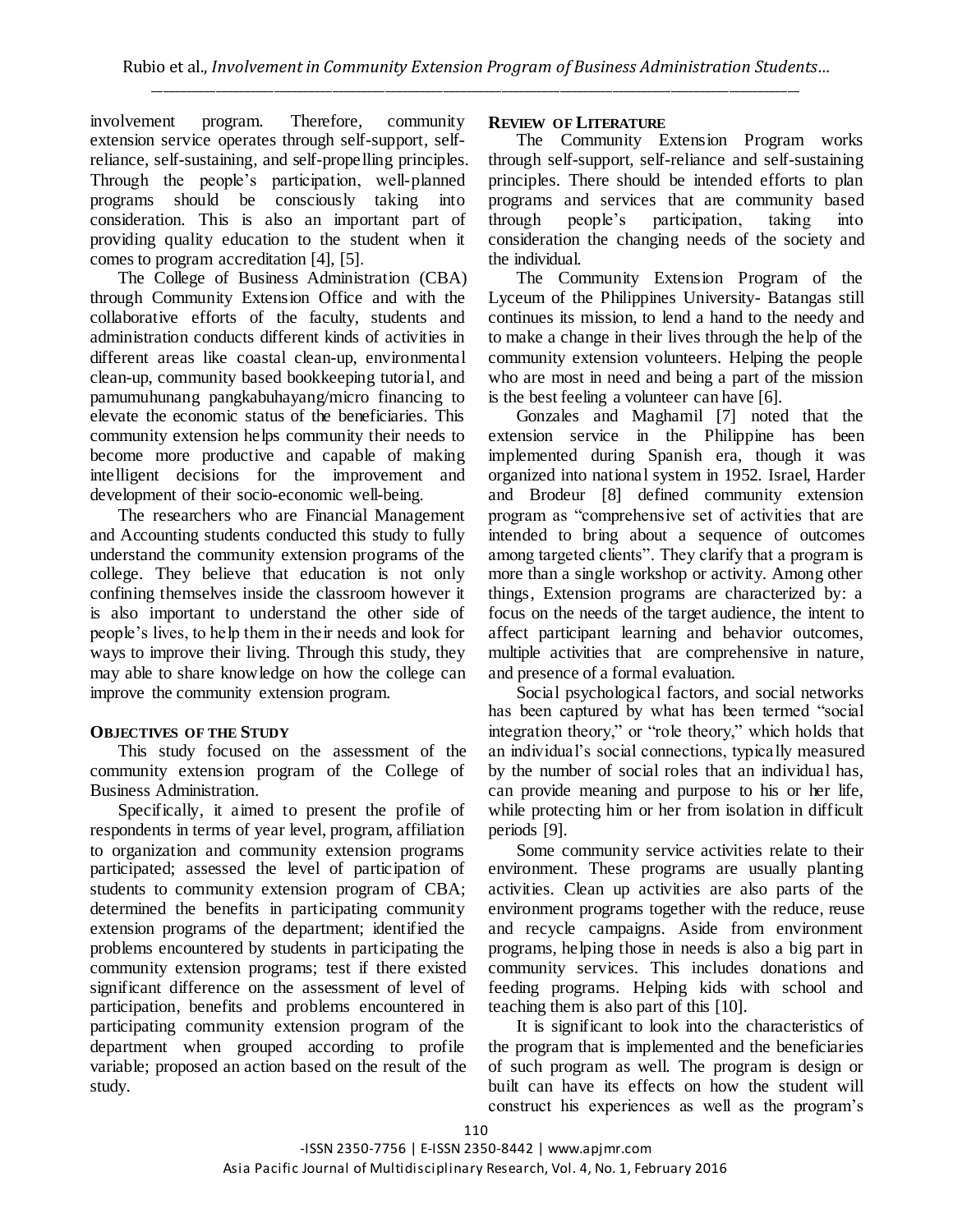differences with other programs directed towards a similar goal of helping the community [11].

It enhances various sectors of the no-academic community to deepen their concern to the needs of the others and a strong desire to commit themselves to uplift the quality of life of the community. Maintain harmonious relations with the community and establish cooperative endeavors with the government and non-government groups and individuals, helps harness community resource and share school resources to identify the needs and engage the community towards self-reliance [6].

Fletcher and Major [14] found out that those students that volunteered or are doing volunteer work are doing it because of the activity being related to their careers sooner or later. It shows that some students volunteer depending on the course they are taking but it has to be that what they will be doing is also related to what they are studying. It might be that case because doing volunteer activities that are related to the course the students are taking could be considered as experiences that will help them in their future undertakings. Doing things related to their respective courses could also provide greater knowledge for them with regard to their craft and so they may also have real world or realistic experience when it comes to their courses.

Moreover, Community Extension program also holds problem that make it difficult for students. Tapscott [11] has mentioned three problems that come with community extension programs. First is poor organization. The coordination of some activities proves to be not well organized that the activity fails or there would be logistics problems that would hinder the activity from being a success. Second is the ingratitude to the benefactors. There would be cases where in the people students are helping would complain and have a bad attitude towards the people who are helping them. And lastly, safety issues. The lack of safety precautions makes it problem in doing community services.

The common problems that people encounter which are distance, isolation, and coordination of services; lack of infrastructure and resources; recruitment of service professionals; limited skill base of service accountability and outcomes; and poorly define roles for local government [12].

Furthermore, the focus of this extension program is to promote activities in the area of social, environmental and life course development with an emphasis on: promoting social integration in later life, including intervention programs to reduce social isolation between the wealthy and the needy. It increases different sectors of the community to tighten and deepen their concern to the needs of the community and a strong desire to commit themselves to uplift the quality of the life of the community [6].

On its 49 years of existence, the Lyceum of the Philippines University- Batangas together with the different academic departments, administrative personnel and students" organization have been involved in providing Community Extension Services to the community [15]. Finally, in 1998, the Community Extension Office was created to institutionalize all the community extension activities of the school where the students, faculty members, and administrative staffs could share their resources and their expertise and be part of the school"s social involvement program.

The community extension program, the entire academic community is not only provided opportunities to be aware of, and understand the needs and problems that are relevant on both local and national levels, but also opportunities to involve itself in activities designed to develop the community and the less privileged. The program therefore serves as an instrument by which the institution instills in the mind of its own community specially its beneficiaries, the concept of social responsibility. Moreover, the program serves as a springboard for a closer linkage between the school and the community [6].

## **CBA COMMUNITY EXTENSION**

Community extension is an expression of a deep sense of commitment of the people involved in the academe. Academic people are more aware and more socially skilled than the other sectors in the community. Through community extension program they will not only excel in line of academic but also in committing themselves outside the school.

Community Extension Program has unique perspectives and relationships formed between institutions of higher learning and local communities that those using or developing service learning initiatives should be aware of and use.

From the Narrative Report in the College of Business Administration in 2012 noted that the extension services in private higher education institutions vary according to the vision and mission of the college. The project on extension service focuses on community development. It adopted a depressed barangay to become a community of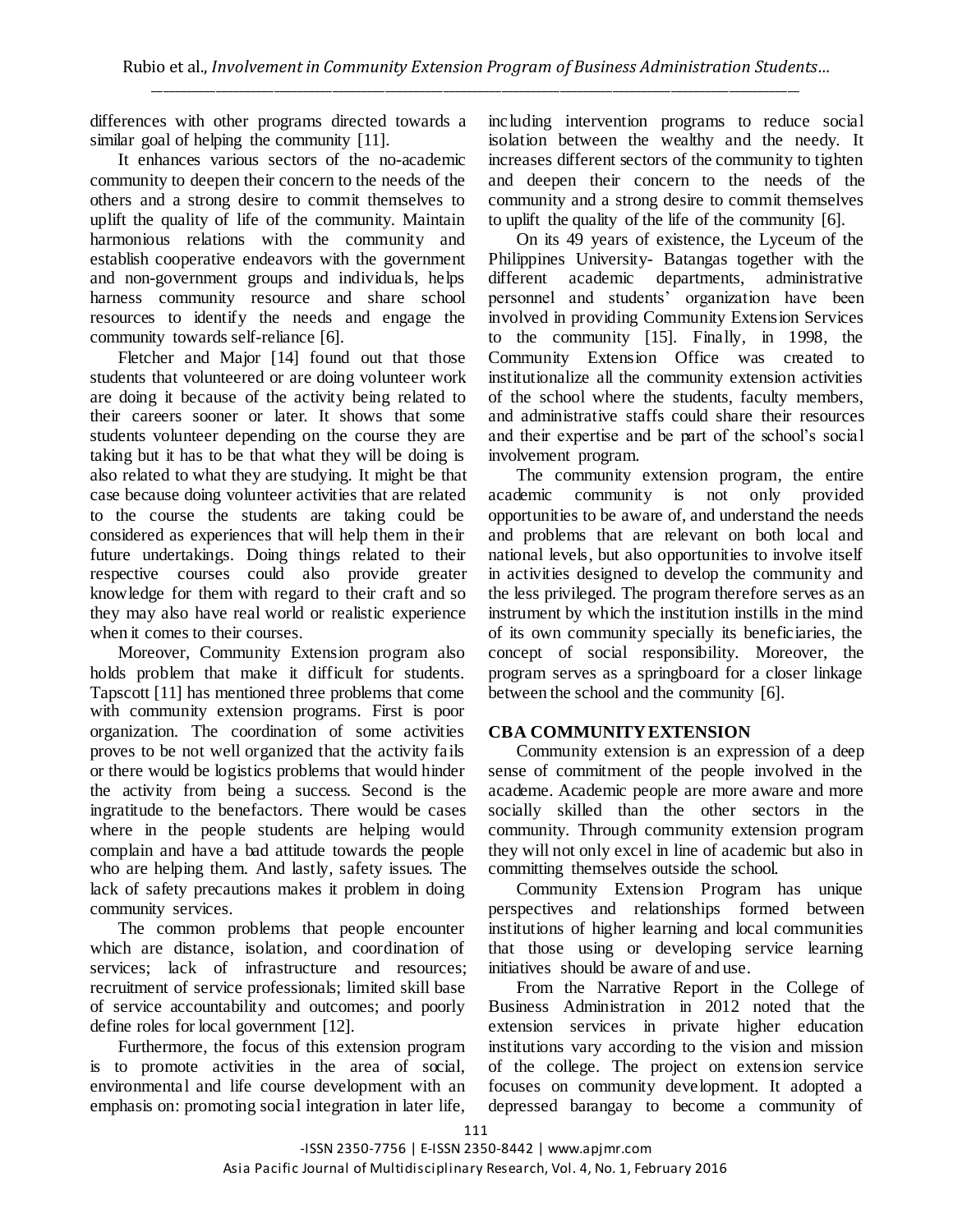purposive individuals. The residents of the place were victims of the eviction. As such, they practically lost their sense of direction self-worth towards maintaining a decent life. However, with the help of the college, the residents were helped by giving those gifts and other material things they will be needed and giving them enough foods. The college has the heart to help people who are in need.

The bookkeeping tutorial, a community extension training program of the Lyceum of the Philippines University-Batangas for the fourth year high school students of Marian Learning Center and Science High School located at Alangilan Batangas City. The forty hours accounting tutorial to Marian Learning Center and Science High School in line with the vision of Lyceum of the Philippine University-Batangas as center of academic excellence in Southern Tagalog Area, and producing God fearing, self-reliance and environment conscious and globally competitive students (CBA Narrative Report, 2012).

The importance of accounting in the student's daily lives in the purpose of Lyceum of the Philippines University-Batangas were emphasize during the orientation which was held on the first day. Students" expectation was also discussing and a short career guidance symposium was also done by the Lyceum of the Philippines University-Batangas by CBA faculty. The enthusiasm of the student to learn was evidence by their religiously attending the 10 day-4-hour session. The student was very eager to learn accounting as evidence by asking relevant question that is being discussed (CBA Narrative Report, 2012).

In addition, CBA also participates in different environmental enhancement like tree planting, coastal clean-up, alay lakad (run for a cause) which mostly held in LPU High School Restoration Village where our Dean, Dr. Maribeth G. Buenviaje also participated together with the faculty members and students.

In Lyceum of the Philippines University-Batangas, a micro financing program was carry out as an extension service provided by its business college-CBA. As a program focusing on financial assistance with non- bearing interest to help the poor residents of the universities adopted community in Brgy. Wawa Batangas City, it hopes to build entrepreneurial skills of the residents.

College of Business Administration administers community service at SHL Site Sico, Batangas in connection with cooperative variety store. The CBA Department conducted an entrepreneurship and

business management lecture to all resident of the said site.

The lecture focused in sharing information in basic knowledge about entrepreneurship and business management. Student Governor of CBA Student Council, Mr. Romeo Macaraig Jr. discussed about entrepreneurship wherein 6 basic skills were explained to the resident.

The researchers realized that many things are possible if you have faith in sharing on what we learn from theories that LPU-Batangas thought us and reaching simple families and community in SHL Site for them to improve livelihood through business means. After these activities researchers felt happy and satisfied that in our little on ways we shared knowledge in our chosen field.

## **METHODS**

#### **Research Design**

The study used descriptive method of research. Descriptive research seeks "what is" of data and not "why it so" one can only describe what is prevailing, and develop inferences but cannot explain "why" of dynamics of the variables. It involves the description, recording, analysis, and interpretation of the present nature.

#### **Participants**

The participants of the study were the students of the College of Business Administration. From the total population of 1,231 at 20%, 252 were selected to be the respondents of the study. The respondents were chosen based on the objective of the study and were distributed proportionally according to year level and program of the college using stratified proportionate sampling.

#### **Instrument**

To gather information and data, the researchers adopted a standard questionnaire from the College of International Tourism and Hospitality Management. The questionnaire is composed of four parts. Part I included the profile of respondents in terms of year level, program, affiliation to organization and community extension programs participated, Part II assessed the level of participation of students to community extension program of CBA, Part III determine the benefits in participating community extension programs of the department and Part IV identify the problems encountered by students in participating the community extension programs.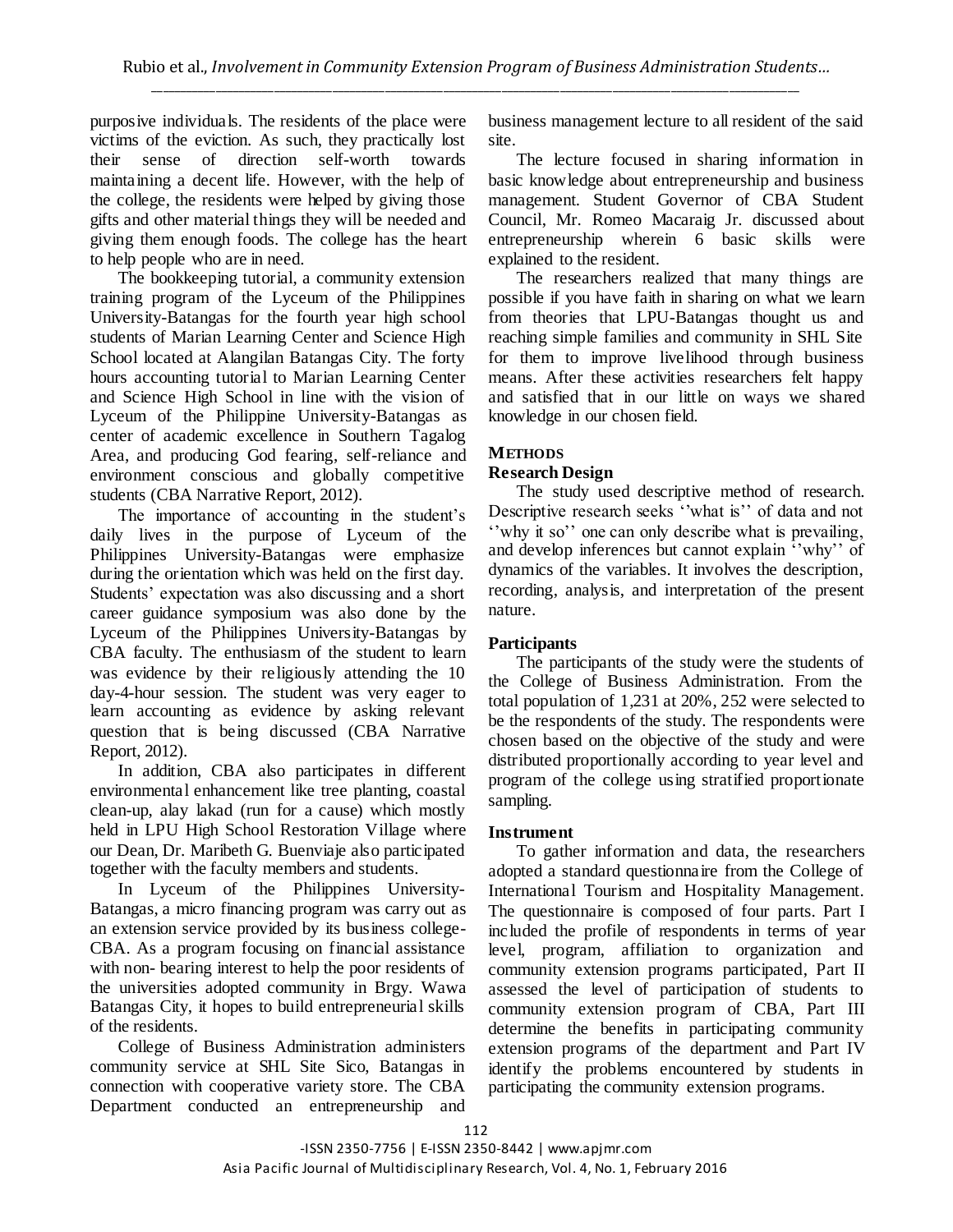#### **Procedure**

In coming up with the research, the researchers follow different processes. After submitting several topics, we come up with the Assessment of Community Extension Program of the CBA. In this topic the researchers are about to present the level of participation of the students regarding the community extension program of the college. After the approval, the researchers gather the information needed and the list of community extension programs of the CBA from Community Extension office. The researchers gathered data related to the topic. Books, internet sources, journals and magazines are utilized as references. Upon gathering enough data and information, the researchers develop their questionnaires and presented it to research adviser for scrutiny and revision.

#### **Data Analysis**

After answering the questionnaire and collected, the data was tallied, tabulated and analyzed. Different statistical treatment was used after recording the answered survey question. Weighted mean was used to determine the level of participation and benefits of joining the different community extension programs of the department. It was also used to identify the problems encountered in joining such program. Analysis of Variance (ANOVA) was used to evaluate if there exist significant difference on the assessment of community extension program of College of Business Administration when grouped according to profile variable. All data were treated using the SPSS software.

The given scale was used to interpret the result of the study:  $3.50 - 4.00 -$  Always (A);  $2.50 - 3.49 -$ Often (O);  $1.50 - 2.49$  – Sometimes (S);  $1.00 - 1.49$  – Never (N)

#### **RESULTS AND DISCUSSION**

Table 1 presents the frequency, percentage distribution and rank of the profile of studentrespondents in terms of year level, program and affiliation to organization.

The information regarding to the number of population per year level shown that the first year level have the most number of populations in College of Business Administration.

In participating of community program, first and second year level required to have NSTP subject in

which they can participate some activities through community extension program.

|                     | Table 1. Distribution of Respondents According to |
|---------------------|---------------------------------------------------|
| Profile $(N = 252)$ |                                                   |

| <b>Year Level</b> | f   | $\%$ | Rank                        |
|-------------------|-----|------|-----------------------------|
| First Year        | 66  | 26.2 |                             |
| Second Year       | 60  | 23.8 | 3                           |
| Third Year        | 64  | 25.4 | $\mathcal{D}_{\mathcal{L}}$ |
| Fourth Year       | 57  | 22.6 | 4                           |
| Fifth Year        | 5   | 2.0  | 5                           |
| Program           |     |      |                             |
| <b>BSA</b>        | 64  | 25.4 | 2                           |
| <b>BSBA</b>       | 116 | 46.0 |                             |
| <b>BSCA</b>       | 60  | 23.8 | 3                           |
| <b>BSBCM</b>      | 12  | 4.8  |                             |
| Affiliation to    |     |      |                             |
| Organization      |     |      |                             |
| Officer           | 37  | 14.7 | 3                           |
| Member            | 147 | 58.3 |                             |
| Others            | 68  | 27.0 | 2                           |

In contrast, the fifth year is the lowest in the ranking. Not all program of the college has the 5 year curriculum.

The table further shows the distribution of the respondents by program. It can be gleaned that the Bachelor of Science in Business Administration (BSBA) is the highest rank in the program of College of Business Administration (CBA) with the percentage of 46 percent and in the lowest rank is Bachelor of Science in Business Computer Management (BSBCM) with the percentage of 4.8%. College of Business Administration offer five programs in their college. It is much expected that the Bachelor of Science of Business Administration filled the most number of the college population for it is a program which offer the students choices for their major [18], examples are Financial & Management Accounting, Marketing, Human resource, etc. In contrast, Bachelor of Science in Business and Computer management is least. One of the reasons is the unpopularity of this course. Most of the students choose Computer Science or Information Technology rather than BSBCM.

In relation to the number of population, Bachelor of Science in Business Administration has the most outstanding number of students. In College of Business Administration most students choose to take a four year degree program in such a way that most students like to develop their skills in Business society, the program also reflect according to the year level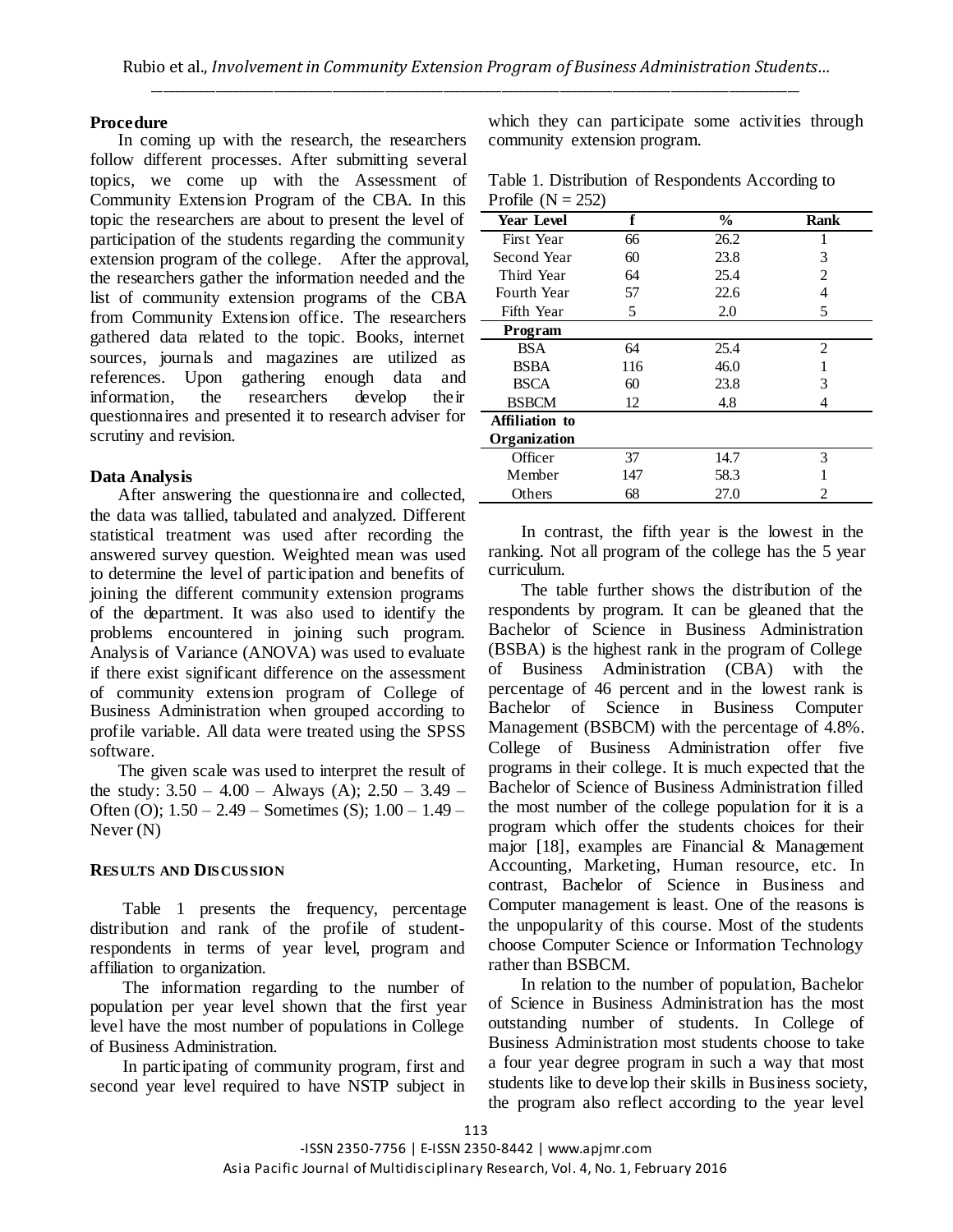and Bachelor of Science in Business Computer Management has the lowest number of students in which few students was interested in taking up Computer Management.

In addition, the affiliation to organization shows that most of the students in College of Business Administration are member of an organization they did not prioritized any other organization but they make it a point that they can help the organization specially involved in a community wherein they can exercise their social aspect followed by others in which those students was not an officer either a member of any organization. It figures out that there are still some students who are not involved in organization of the college and last is the officer that few students was active in an organization that they are willing to divide their studies and involving in different organizations.

|  | Table 2. Distribution of Respondents According to |  |
|--|---------------------------------------------------|--|
|  | Community Extension Programs Participated         |  |

| <b>Indicators</b>          | f   | $\frac{6}{9}$ | Rank |
|----------------------------|-----|---------------|------|
| Gift Giving                | 103 | 40.87         | 2    |
| Alay Lakad                 | 47  | 18.65         | 4    |
| Charity Day                | 20  | 7.94          | 7    |
| Bookkeeping                | 9   | 3.57          | 9    |
| Tree planting              | 136 | 53.97         |      |
| Coastal Clean up           | 42  | 16.67         | 5    |
| Feeding Program            | 60  | 23.81         | 3    |
| <b>Accounting Tutorial</b> | 7   | 2.78          | 10   |
| Conducting seminars        | 22  | 8.73          | 6    |
| Red Cross Blood Letting    | 17  | 6.75          | 8    |
| Pamumuhanang               |     |               |      |
| Pangkabuhayang/Micro       |     | 0.40          | 11   |
| Financing                  |     |               |      |

Table 2 shows the list of community extension program of the college. Based from the data presented there are various community extension activities that the students can participate to. This explains that the most of the respondents are aware on the different programs that the community extension offered. The College of Business Administration"s effort on producing plans for the programs that are community based through people"s participation, taking into consideration the changing needs of the society and the individuals are well observed.

As shown on the result, the highly participated com-ex program items are tree planting (53.97%) activities because of the well implementation of saving mother earth programs. These wellimplemented programs lifted the awareness of the residents about the importance of protection of the

environment followed by Gift Giving (WM 40.87%) and the third is Feeding Program (WM 23.81%) and in the lowest rank is pamumuhanang pangkabuhayan/micro financing (WM 40.0%) for it is the only community engagement. Program where the benefits is for lifetime. It helps to improve the livelihood of the beneficiaries.

This explains that the most of the respondents are aware on the different programs that the community extension offered. The College of Business Administration"s effort on producing plans for the programs that are community based through people"s participation, taking into consideration the changing needs of the society and the individuals are well observed.

According to the study of Ludwig [10] some community service activities relate to their environment. These programs are usually planting activities. Clean up activities are also parts of the environment programs together with the reduce, reuse and recycle campaigns. Aside from environment programs, helping those in needs is also a big part in community services. This includes donations and feeding programs. Helping kids with school and teaching them is also part of this.

## Table 3. Level of Participation of Students in

Community Extension Program

| <b>Indicators</b>                       | WM   | VI       | <b>Rank</b>    |
|-----------------------------------------|------|----------|----------------|
| 1. Active in participating Com-Ex       | 2.93 | $\Omega$ | 9              |
| program at your school.                 |      |          |                |
| 2. Does your college persuade you to    | 3.11 | $\Omega$ | 6              |
| participate in any Com-Ex program?      |      |          |                |
| 3. Dissemination of information         | 2.92 | $\Omega$ | 10             |
| regarding Com-Ex is well conducted.     |      |          |                |
| 4. The program bears no threatening     | 3.05 | $\Omega$ | 8              |
| activities and procedures.              |      |          |                |
| 5. The Com- Ex program ensures safe     | 3.27 | $\Omega$ | 3              |
| and sure delivery of service            |      |          |                |
| 6. The Com-Ex program is able to        | 3.23 | $\Omega$ | 4              |
| improve the lives of the beneficiaries  |      |          |                |
| 7. I become more aware of               | 3.29 | ∩        | $\mathfrak{D}$ |
| environmental and health concerns       |      |          |                |
| 8. I do choose to participate in        |      |          |                |
| Community Extension projects rather     | 3.07 | $\Omega$ | 7              |
| than participating in graded NSTP.      |      |          |                |
| 9. I am ready to participate in         | 3.13 | $\Omega$ | 5              |
| Community Extension program anytime.    |      |          |                |
| 10. I am willing to help people without | 3.40 | ∩        | 1              |
| expecting anything in return.           |      |          |                |
| <b>Composite Mean</b>                   | 3.14 | O        |                |

Table 3 displays the level of participation of College of Business Administration in Community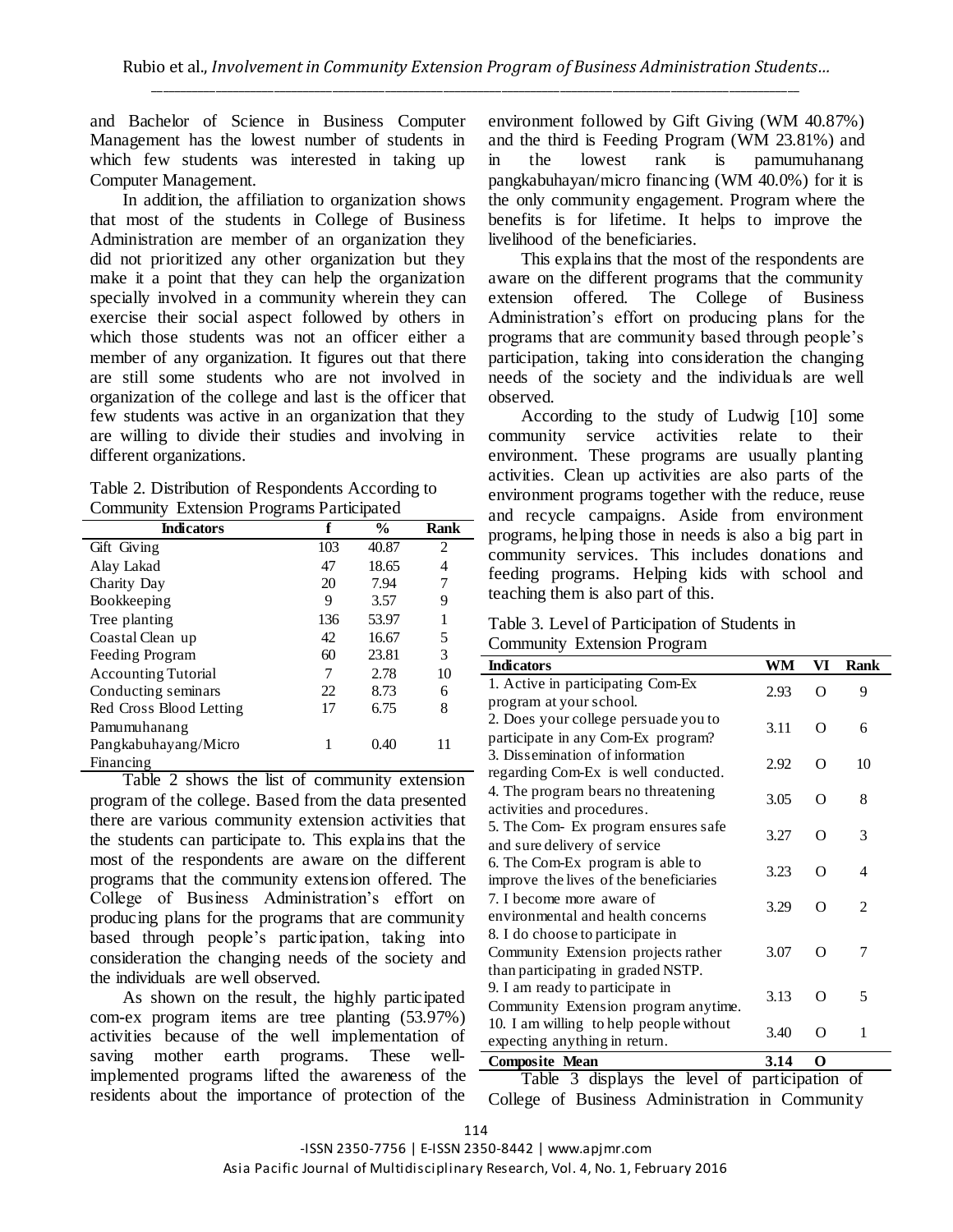Extension Program of the college. Results showed that students participated in the community extension program of the college often as indicated by the composite mean of 3.14.

Ranked no. 1 is the students are willing to help without expecting anything in return (3.40), Ranked number 2 is the students become aware of environmental and health concerns (3.29). To help others without expecting anything in return is the heart of community extension program. It awakens the volunteerism in oneself. The students become more aware of the environment and health care. Participating in this kind of activity helps to open up the minds of individual, becoming aware in the outside world.

Furthermore, Ranked no. 9 is students are active in participating Community Extension program (WM 2.93) and ranks no. 10 is the dissemination of information regarding Community Extension Program is well conducted (2.92). It indicates that although there are lots of students participating in community extension programs, students find it difficult to join in such activities. Students are willing to join but there are lacks of information regarding the subject. Regardless of their eagerness to join there some hindrances that make it difficult for them to be an active member.

Information has a very vital role in group activity like community extension programs to have cooperation and to gain more participants. Tapscott [11] has mentioned three problems that come with community extension programs. One of this is the poor organization. The coordination of some activities proves to be not well organized that the activity fails.

Table 4. Benefits of Participating Community Extension Programs in terms of Recognition and Appreciation

| <b>Indicators</b>                                |      | VI                | Rank           |
|--------------------------------------------------|------|-------------------|----------------|
| Extension/workers<br>given<br>are                |      |                   |                |
| recognition                                      | 3.06 | $\left($          | 5              |
| 2. The students are competent and                |      |                   |                |
| reliable                                         | 3.12 | $\left($          |                |
| 3. It helps to improve their self-worth          |      |                   |                |
| and everyday living                              | 3.32 | O                 | $\mathfrak{D}$ |
| 4. More productive and capable of                |      |                   |                |
| making decisions                                 | 3.21 | Ω                 | 3              |
| 5. It helps the students to develop              |      |                   |                |
| their leadership skills                          | 3.33 | $\mathbf{\Omega}$ |                |
| <b>Composite Mean</b><br>$\sim$<br>. .<br>$\sim$ | 3.21 |                   |                |

Table 4 presents the benefits of participating community extension program in terms of recognition

and appreciation. Results showed that students often perceived benefited in participating community extension program in terms of recognition and appreciation as indicated by the composite mean of 3.21.

First in rank is, it helps the student to develop their leadership skills having a weighted mean of 3.33. Second is it helps to improve their self-worth and everyday living with a weighted mean of 3. 32.

Putting individual in a group awakens the leadership skills he has in himself. Participating in this kind of activities where one is needed to work in a group will help the students to gain their selfconfidence to act in behalf of everyone. Through community extension programs, the students learned to speak their minds to everyone, sharing ideas and improve their public speaking.

Moreover, the students through community extension programs says that it helps them to improved their self-worth and everyday living. It improves their confidence and self-reliance. They feel confident to suggest what is in their minds and act without a doubt. Being engage in community extension program will helps an individual to face different scenarios. There are circumstances that the activities will encounter some problems along the way and somebody need to fix it. Decision making is a burden to someone because their actions and the result of the event will correspond according to one"s decision. Facing different challenges helps an individual to gain experiences that will become his bases for his action, making himself productive and trusted decision maker.

Furthermore, extension/workers are given recognition and the students become competent and reliable with the weighted mean of 3.06 and 3.12, respectively. Out of five benefits this two resulted last. It shows that students are participating in activities like community extension program not to benefit themselves for having grade incentives and such but to help not only himself but the community itself.

The community extension program, the entire academic community is not only provided opportunities to be aware of, and understand the needs and problems that are relevant on both local and national levels, but also opportunities to involve itself in activities designed to develop the community and the less privileged. The program therefore serves as an instrument by which the institution instills in the mind of its own community specially its beneficiaries, the concept of social responsibility. Moreover, the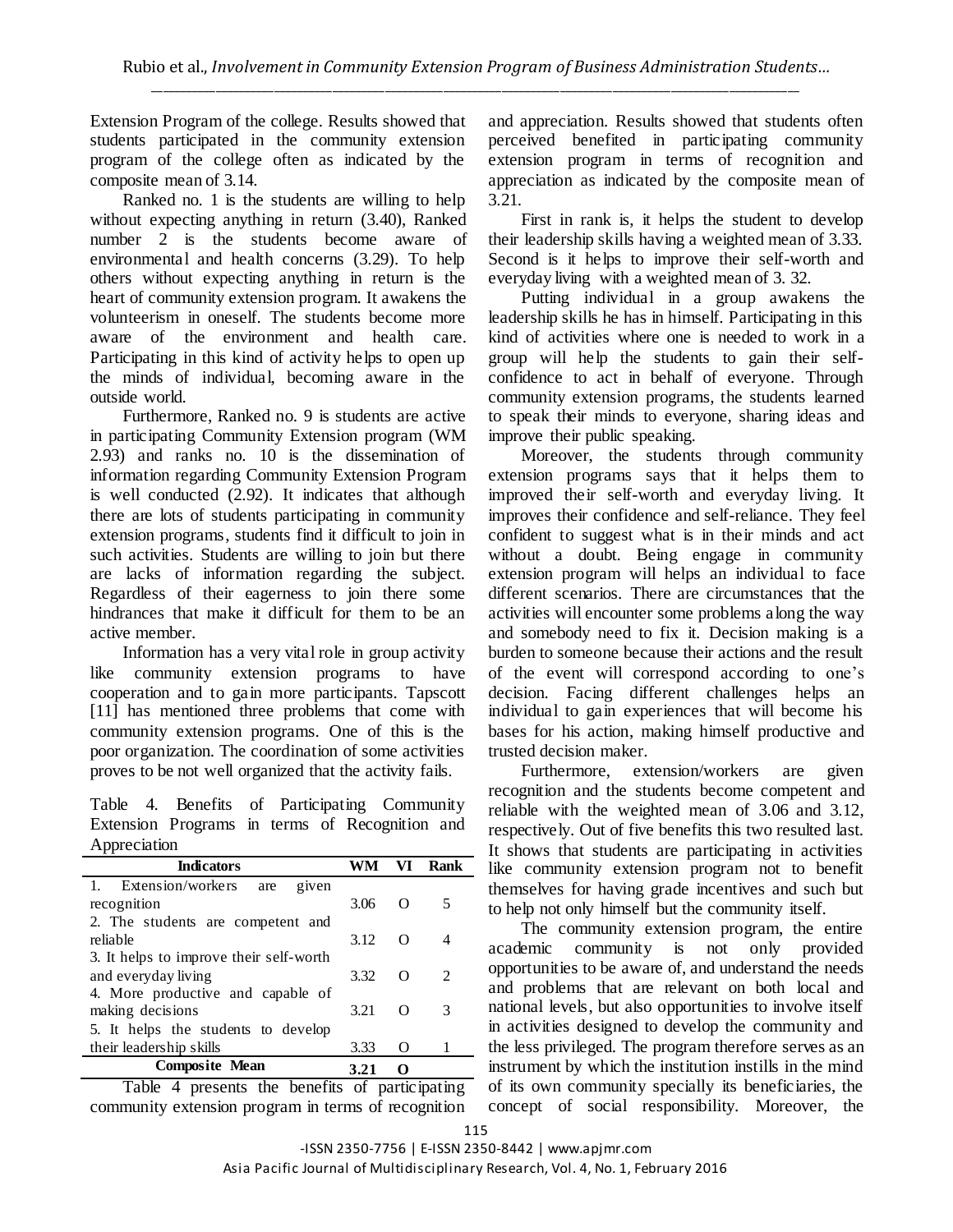program serves as a springboard for a closer linkage between the school and the community [6].

| Table 5. Benefits of Participating Community |
|----------------------------------------------|
| Extension Programs in terms Personality      |

| <b>Indicators</b>            | WM   |   | Rank                        |
|------------------------------|------|---|-----------------------------|
| 1. Helped boost my           |      |   |                             |
| confidence                   | 3.31 |   | 3.5                         |
| 2. It helps me to reflect to |      |   |                             |
| my doings.                   | 3.34 |   | $\mathcal{D}_{\mathcal{L}}$ |
| 3. I gain trust to my        |      |   |                             |
| decisions in life.           | 3.31 |   | 3.5                         |
| 4. It awakens the spirit of  |      |   |                             |
| volunteerism in me.          | 3.35 |   |                             |
| 5. Desired outcomes had      |      |   |                             |
| been achieved.               | 3.27 | 0 |                             |
| <b>Composite Mean</b>        | 3.32 | 0 |                             |

Table 5 presents the benefits of participating community extension program in terms of personality. Results showed that students often perceived benefited in participating community extension program in terms of personality as indicated by the composite mean of 3.32.

Regarding the result being gathered on how does participation in Community Extension Program affects the personality factors of a student is based on ladderized procedure from highest to lowest, at its peak with the weighted mean of 3.35 which indicates the spirit of volunteerism be awaken, which simply means that they practice charity exemplary as a student.

Another connotation which is secondly in line as its indicator is that it helps them to reflect to their doing which garnered 3.34 averages that relates to their self-implication on what they"ve done in such activities.

Moreover, on the data given above having the similar weighted mean of 3.31 that indicates that, it helps them boost their confidence and gain trust to their decision making, which involves heighten up of self-esteem.

Lastly, gaining 3.27 weighted mean concerning the desired outcomes be achieved. It shows that community extension program is an activity where can effect one"s decision in life. Through influencing the decision making, the individual improve their rational thinking and resulted for more productive and efficient outcomes.

The Community Extension Program works through self-support, self-reliance and self-sustaining principles. There should be intended efforts to plan programs and services that are community based<br>through people's participation, taking into through people"s participation, taking into consideration the changing needs of the society and the individual [6].

| Table 6. Benefits of Participating Community        |  |
|-----------------------------------------------------|--|
| <b>Extension Programs in terms Social Awareness</b> |  |

| <b>Indicators</b>                                                 | WM   | VI               | Rank          |
|-------------------------------------------------------------------|------|------------------|---------------|
| 1. Provide insights into the factors                              |      |                  |               |
| most directly shaping youth<br>attitudes and involvement in their | 3.28 | $\Omega$         | $\mathcal{L}$ |
| communities                                                       |      |                  |               |
| 2. It helps to encounter different                                | 3.22 |                  | 5             |
| personalities.                                                    |      |                  |               |
| 3. It helped in promoting                                         | 3.31 | $\left( \right)$ |               |
| cleanliness to the community.                                     |      |                  |               |
| 4. It helps to prevent and not to be                              |      |                  |               |
| indulged with vices (drugs,                                       | 3.24 | O                | 3.5           |
| gambling)                                                         |      |                  |               |
| 5. Members and community have                                     | 3.24 | റ                | 3.5           |
| been educated.                                                    |      |                  |               |
| <b>Composite Mean</b>                                             | 3.26 |                  |               |

Table 6 shows the benefits of participating Community Extension Program in terms of Social Awareness. Results showed that the students often acquired Social Awareness in participating the community extension program as indicated by the composite mean of 3.26.

Given in the table are the benefits of participating community extension programs in terms of social awareness. Participating in the community extension programs helped the students in promoting cleanliness to the community has the highest weighted mean of 3.31. In connection, individuals participating in this kind of activities will help to preserve our environment. In addition, cleanliness has been considered one of the important factors by which to judge a civilizations or society"s development.

Moreover, it has been followed with the weighted mean of 3.28 stating that providing insights into the factors most directly shaping youth attitudes and involvement in their communities [13].

Thus rank 3 with both weighted mean of 3.22 which says that it helps the students to prevent and not to be indulged with vices like drugs and gambling and. Members and community have been educated". The program supports for positive parental training by modeling, teaching, and reinforcing positive behavior.

Ludwig [10] noted that some community service activities are related to environment. These programs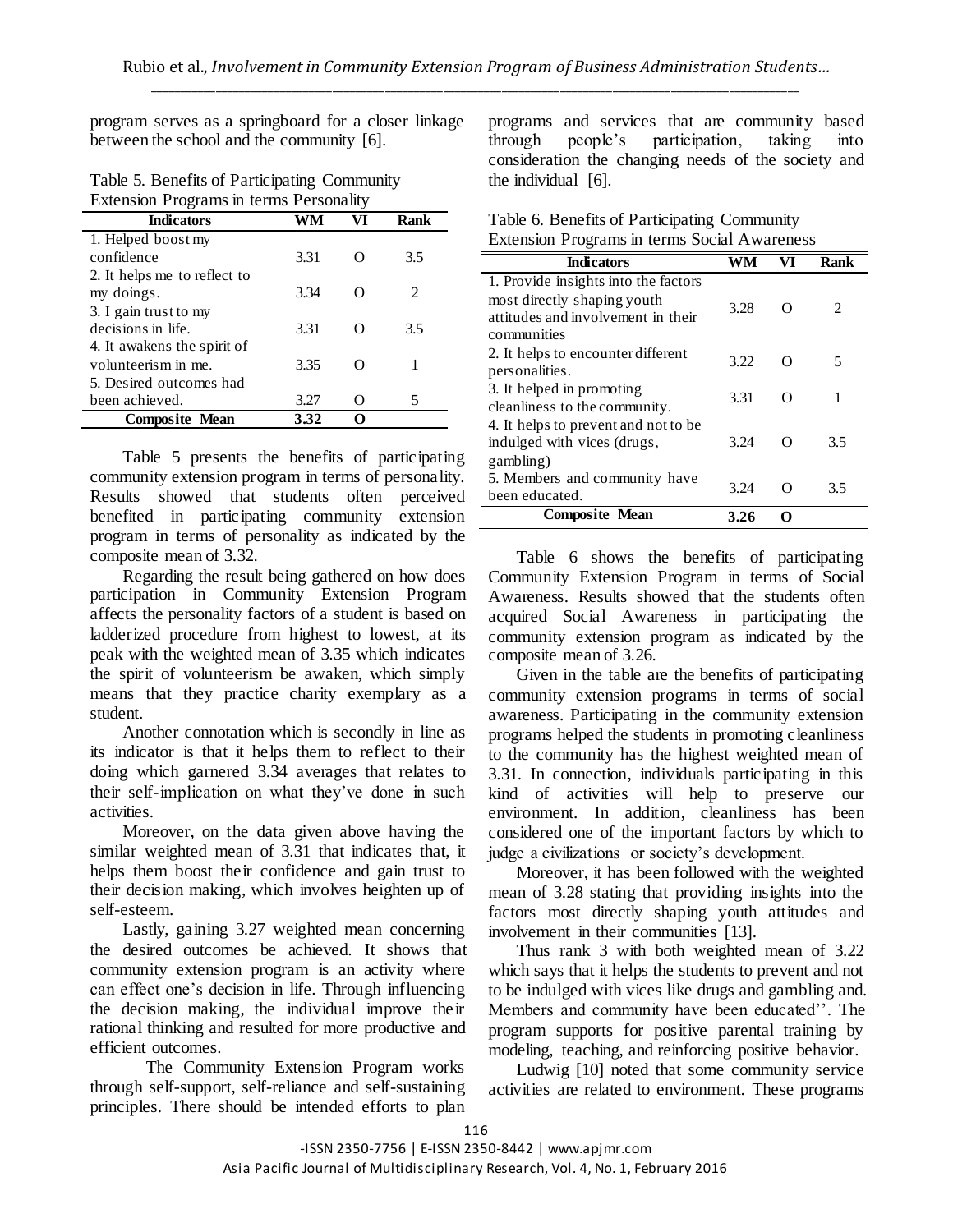are usually planting activities. Clean up activities are also parts of the environment programs together with reduce, reuse and recycle campaigns. Aside from environment programs, helping those in needs is also a big part in community services. This includes donations and feeding programs. Helping kids with school and teaching them is also part of this.

And lastly to help encounter different personalities with the weighted mean of 3.22. It can be executing that the Social awareness often benefited through community extension programs. Engaging oneself in activities like community extension program helps an individual to encounter different personalities where they will become familiarize on how to act in response.

The community Extension program affect the social awareness of the students and beneficiaries. The focus of this extension program is to promote activities in the area of social, environmental and life course development with an emphasis on: promoting social integration in later life, including intervention programs to reduce social isolation between the wealthy and the needy. It increases different sectors of the community to tighten and deepen their concern to the needs of the community and a strong desire to commit themselves to uplift the quality of the life of the community [6].

Table 7. Benefits of Participating Community Extension Programs in terms of Unity

| <b>Indicators</b>                    |      | VI | Rank          |
|--------------------------------------|------|----|---------------|
| 1. Group process has been            |      |    |               |
| improved.                            | 3.29 |    | $\mathcal{L}$ |
| 2. Community knowledge of and        |      |    |               |
| involvement with group has           |      |    |               |
| increased.                           | 3.31 |    |               |
| 3. It helps to develop the spirit of |      |    |               |
| obedience and respect.               | 3.28 |    | 3             |
| 4. Members work together on          |      |    |               |
| complimentary goals.                 | 3.23 |    | 4.5           |
| 5. Members interact primarily to     |      |    |               |
| exchange information and to          |      |    |               |
| communicate.                         | 3.23 |    | 4.5           |
| <b>Composite Mean</b>                | 3.27 |    |               |

Table 7 shows the benefits of Participating Community Extension Programs in terms of Unity. These results showed that the benefits are often observed as indicated with a composite mean of 3. 27.

Community involvement is a very important aspect of revitalization for any community, no matter what size. Participating in this kind of activity will help an individual to work in a group and to enable the respondents to familiarize in their workplace. Through involving in community extension program, it helps an individual to improve their interaction between the co-workers in a group. It can be posited that the major factor of Community Extension Program in terms of Unity is based on the community knowledge and involvement. With respect to their dissimilarities, people can work together and get along. Unity in a community empowers young people to achieve success and fulfillment by awakening in them an understanding of their unique purpose and potential. (Community of Unity, 2016). Without it everyone will be looking down on each other and causing a lot of conflicts and arguments. It guides the morality in the society.

On the other hand, the least in rank is the items, members work together on complimentary goals and members interact primarily to exchange information and to communicate with the weighted mean of 3.23. It shows that the students and the members often interact with each other.

Based from the study of Tapscott [11] that experiences in community service have factors that may shape them. It is significant to look into the characteristics of the program that is implemented and the beneficiaries of such program as well. The program is design or built can have its effects on how the student will construct his experiences as well as the program"s differences with other programs directed towards a similar goal of helping the community.

| Table 8. Summary Table of the Benefits of         |  |
|---------------------------------------------------|--|
| <b>Participating Community Extension Programs</b> |  |

|    | $\ldots$                      | $=$  |                  |      |
|----|-------------------------------|------|------------------|------|
|    | <b>Indicators</b>             | WM   | VI               | Rank |
|    | Recognition and               |      |                  |      |
|    | Appreciation                  | 3.21 |                  |      |
| 2. | Personality                   | 3.32 | $\left( \right)$ |      |
| 3. | Social Awareness              | 3.26 | O                |      |
|    | Unity                         | 3.27 | $\left( \right)$ |      |
|    | <b>Overall Composite Mean</b> | 3.26 |                  |      |

Table 8 shows the summary table of the benefits of participating community extension programs of the college. Results showed that the students are often recognize the benefits in participating Com-Ex with the overall composite mean of 3.26.

In every activity that the students may participate, personality (3.32) is one of the things that can be fully

-ISSN 2350-7756 | E-ISSN 2350-8442 | www.apjmr.com

Asia Pacific Journal of Multidisciplinary Research, Vol. 4, No. 1, February 2016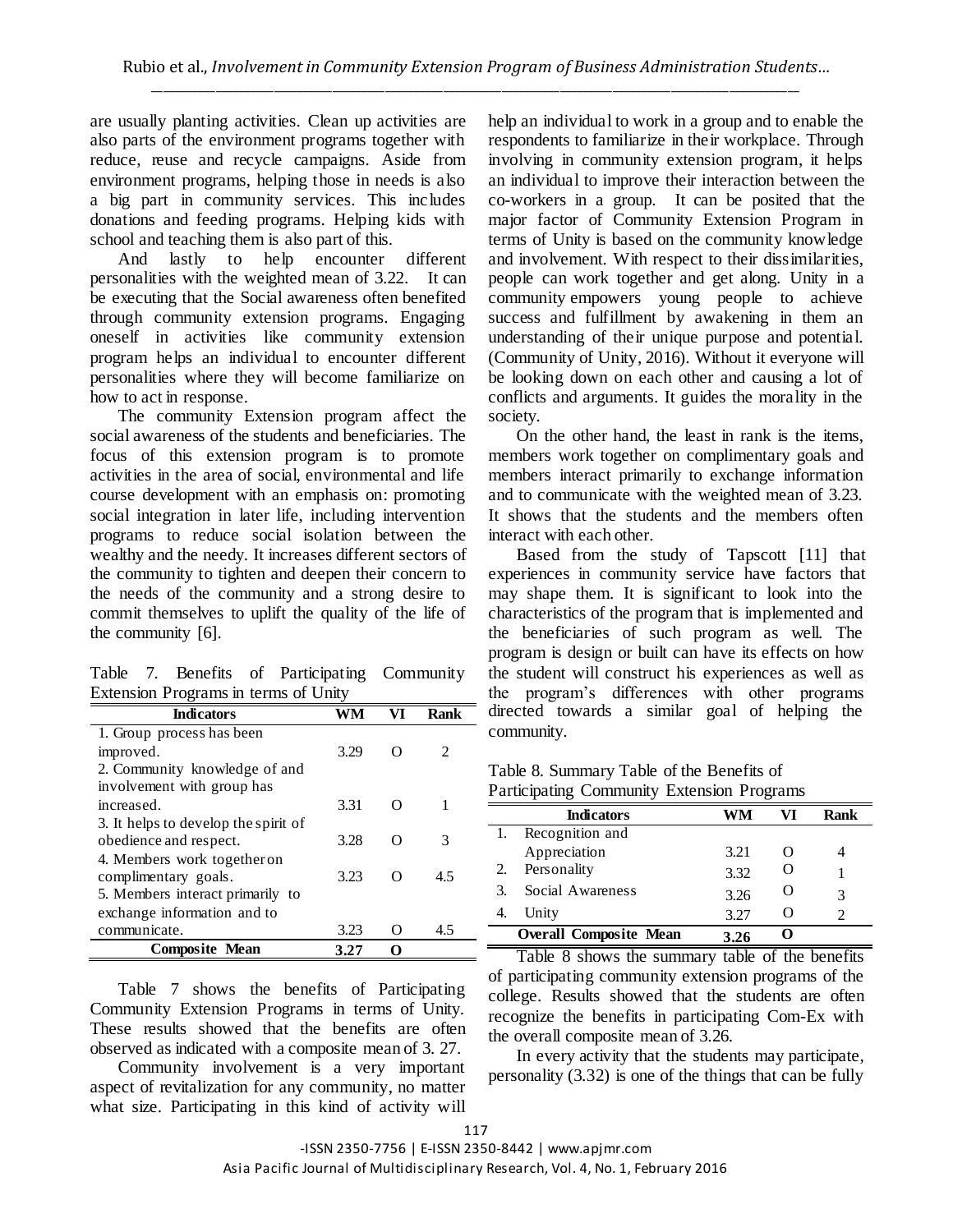developed because a lot of things will be encountered and experienced followed by unity (3.27).

Social Awareness obtained a weighted mean of 3.26 which ranks number 3 implies that students of the College of Business Administration who belong to any year level and from different programs have viewed the benefits they acquired in participating the community extension programs in different perspectives. It shows that they have different perception when it comes to joining community extensions but with the same intention of wanting to help with other people through community development.

Conversely, the least in rank, the item recognition and appreciation with a weighted mean of 3. 21. It shows that the students are not into recognition when doing Com-Ex programs. The foundation of this program begins with the individual, in that personal abilities to influence others are affected by the unique personality of the individuals [16]. These factors are reflected in skills, interest and abilities which are ultimately help an individual to reach leadership potential.

Community Extension Services Program is a program generated by a deep sense of mission to improve the community in the content of community building, the character, therefore, is one of social responsibility primarily sized at the community"s upliftment from its identified needs. It is this social character of the program that characterizes the relevance of school"s educational program.

Table 9. Problems Encountered by Students in Participating Community Extension Programs in terms of Funds

| <b>Indicators</b>                    | WM   | VI | Rank |
|--------------------------------------|------|----|------|
| 1. Budget for notarization of waiver |      |    |      |
| is not provided.                     | 2.88 |    |      |
| 2. Budget for transportation fee is  |      |    |      |
| not provided.                        | 2.76 |    | 2    |
| 3. Budget for foods/drinks is not    |      |    |      |
| provided.                            | 2.74 |    | 3    |
| 4. Budget for materials/logistics is |      |    |      |
| not provided.                        | 2.69 |    | 4    |
| 5. There is no fund-raising to cover |      |    |      |
| the expenses.                        | 2.65 |    | 5    |
| <b>Composite Mean</b>                | 2.75 |    |      |

Table 9 indicates the problems encountered by the students in participating community extension program in terms of fund. This results showed that the said problem is often observed as indicated with a composite mean of 2.75.

A weighted mean of 2.88 is ranked first. The students generally agreed that the budget for notarization of the waiver is the most frequent problem they encountered involving the funds. In contrast, the fund raising to cover up the expenses is the least in the rank with the weighted mean of 2.65. It reflects that a certain organization conducting the community extension program has the designated budget in their hands for the needed materials for them not to conduct additional activity like fund raising.

| Table 10. Problems Encountered by Students in |
|-----------------------------------------------|
| Participating Community Extension Programs in |
| terms of Location                             |

| <b>Indicators</b>                      | WM    | VI                | Rank |
|----------------------------------------|-------|-------------------|------|
| 1. Safety of the place is not          |       |                   |      |
| observed.                              | 2.50  | O                 | 4.5  |
| 2. The distance of location is too far |       |                   |      |
| from the school.                       | 2.56  | O                 | 1.5  |
| 3. The precautionary measures are      |       |                   |      |
| conducted<br>hefore<br>the.<br>not     |       |                   |      |
| participants proceed to the given      |       |                   |      |
| location.                              | 2.52. | Ω                 | 3    |
| 4. The location does not correspond    |       |                   |      |
| to what Com-Ex program will be         |       |                   |      |
| conducted.                             | 2.56  | O                 | 1.5  |
| 5. Weather is not well to conduct      |       |                   |      |
| Com-Ex program.                        | 2.50  | $\mathbf{\Omega}$ | 4.5  |
| <b>Composite Mean</b>                  | 2.53  | റ                 |      |

Table 10 shows the problems encountered by the students in participating community extension programs in terms of location. Results showed that students often encountered a problem in terms of location as indicated by the composite mean of 2.53.

The data presents that the students agreed for the distance of location is too far from the school together with the the location does not correspond to what community extension program will be conducted ranked first in the list with the weighted mean of 2.56. It exhibits that organizer of the activity does not prepare well the location to correspond to the planned activity. In addition, with the weighted mean of 2.52 the precautionary measures are not conducted before the participants proceed to the given location, ranked third. It displays that there are instances where the community extension programs are incapacitating in ensuring the safety of the participants for the lack of precautionary measures.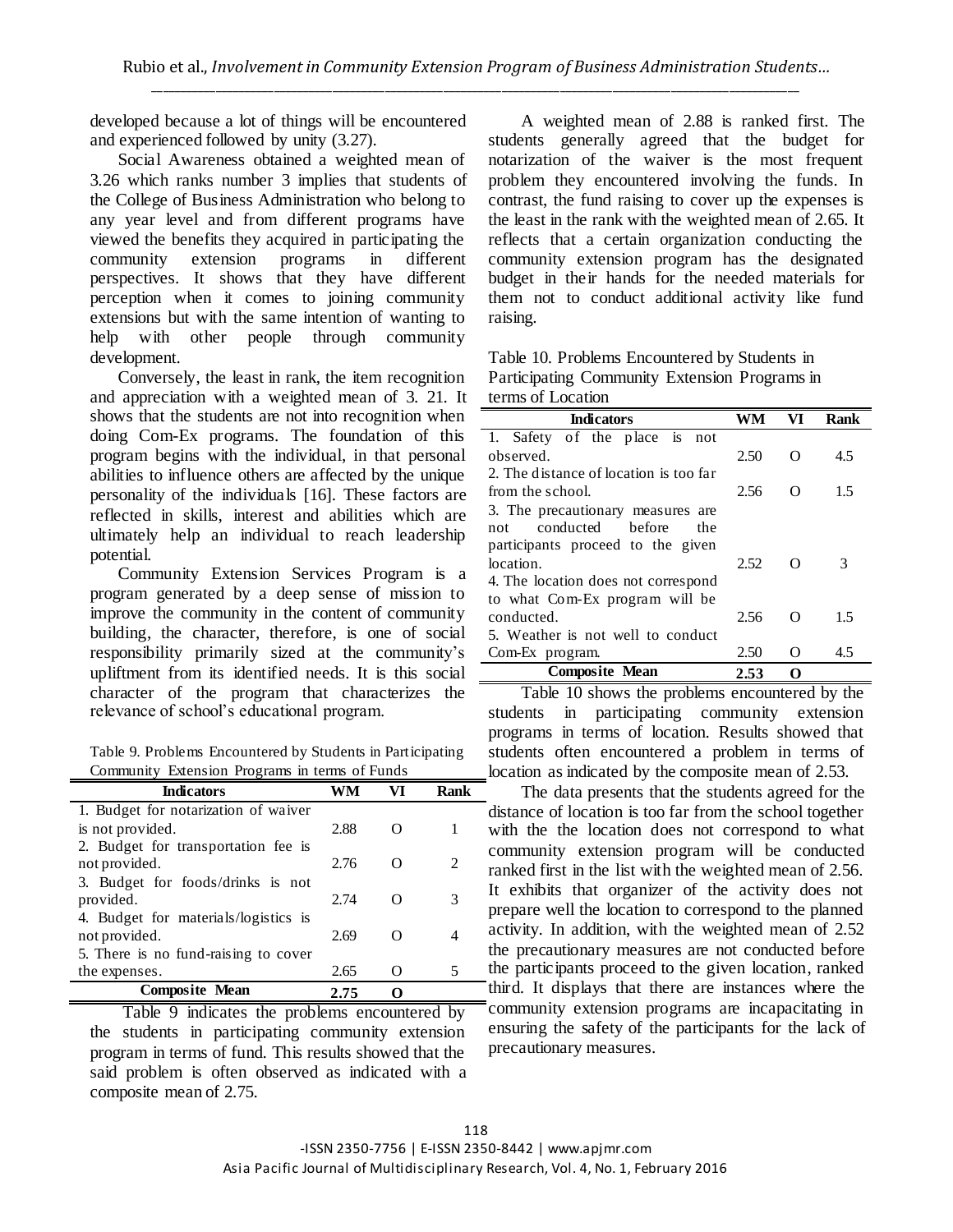| Table 11. Problems Encountered by Students in |  |
|-----------------------------------------------|--|
| Participating Community Extension Programs in |  |
| terms of Logistics                            |  |

| <b>Indicators</b>                   | WM   | VI | Rank           |
|-------------------------------------|------|----|----------------|
| 1. There is no action program to    |      |    |                |
| guide the program.                  | 2.47 | S  | 3.5            |
| 2. The organization involve does    |      |    |                |
| not provide their participants the  |      |    |                |
| needed materials to avoid injuries. | 2.46 | S  | 5              |
| 3. The needed materials<br>are      |      |    |                |
| incomplete.                         | 2.53 |    | $\mathfrak{D}$ |
| 4. The needed materials are not in  |      |    |                |
| good shape.                         | 2.47 | S  | 3.5            |
| 5. Participants are not coming      |      |    |                |
| regularly for the extension         |      |    |                |
| activities.                         | 2.56 | 0  |                |
| <b>Composite Mean</b>               | 2.50 | S  |                |

Table 11 shows the problems encountered by the students in participating community extension programs in terms of logistics. Results showed that students are sometimes encountered a problem in terms of logistics as indicated by the composite mean of 2.50.

Furthermore, the students gave a unifying perception on the problem encountered by the students in participating community extension in terms of logistics [17]. The participants are not coming regularly for the extension activities ranked first with a weighted mean of 2.56, followed by the needed materials is incomplete with the weighted mean of 2.53. Moreover, there is no action program to guide the program and the needed materials are not in good shape both garnered a weighted mean of 3.5. And lastly, the organization involve does not provide their participants the needed materials to avoid injuries got the lowest rating with an average weighted mean of 2.46.

The community extension program is an activity involving the environment where the students are expose to different circumstances. Logistics must conform to the requirements of what the community extension program will be conducted. It is a must that materials are all in good shape to ensure the safety of the students and the beneficiaries. Pre-meeting work may include collecting data, laying out the agenda, determining the group process to follow, and possibly having a couple of alternatives in case flexibility is also required to to plan a guideline to follow for smooth flow of the activity.

Community Extension program holds problem that make it difficult for students. Tapscott [11] has mentioned three problems that come with community extension programs. First is poor organization. The coordination of some activities proves to be not well organized that the activity fails or there would be logistics problems that would hinder the activity from being a success. Second is the ingratitude to the benefactors. There would be cases where in the people students are helping would complain and have a bad attitude towards the people who are helping them. And lastly, safety issues. The lack of safety precautions makes it problem in doing community services.

Table 12. Summary Table of the Problems Encountered by Students in Participating Community Extension Programs

|    | <b>Indicators</b>             | WM   | Rank |
|----|-------------------------------|------|------|
|    | <b>Funds</b>                  | 2.75 |      |
|    | Location                      | 2.53 |      |
| 3. | Logistics                     | 2.50 |      |
|    | <b>Overall Composite Mean</b> | 2.59 |      |

Table 12 presents the summary table of the problems encountered by the students in participating community extension programs. Results showed that the students are often encountered a problem in participating Community Extension Program with the overall composite mean of 2.59.

One of the problems encountered by the students in participating Community Extension Program is funds, the highest ratings with the weighted mean of 2.75 followed by location and logistics.

Extension participants throughout the world face the difficult challenges are program preparations, active involvement of the participants, control over resources and provide facilities and equipment. The respondents noted that funds is a very sensitive task, because most of the times, funds are not properly used due to lack of transparency, and they can only acquire their budget from student"s fund raising or sometimes from the excess of previously acquired budget from latter activities.The reason why there are some projects that are not executed well.

One of the major roles of the individuals( facilitators, extension educators and participants), was the issue of raising funds for community developments. To provide more support in implementation and evaluation of programs and services. The fund should be capable of being used for specified purposes at any time. It would be capable of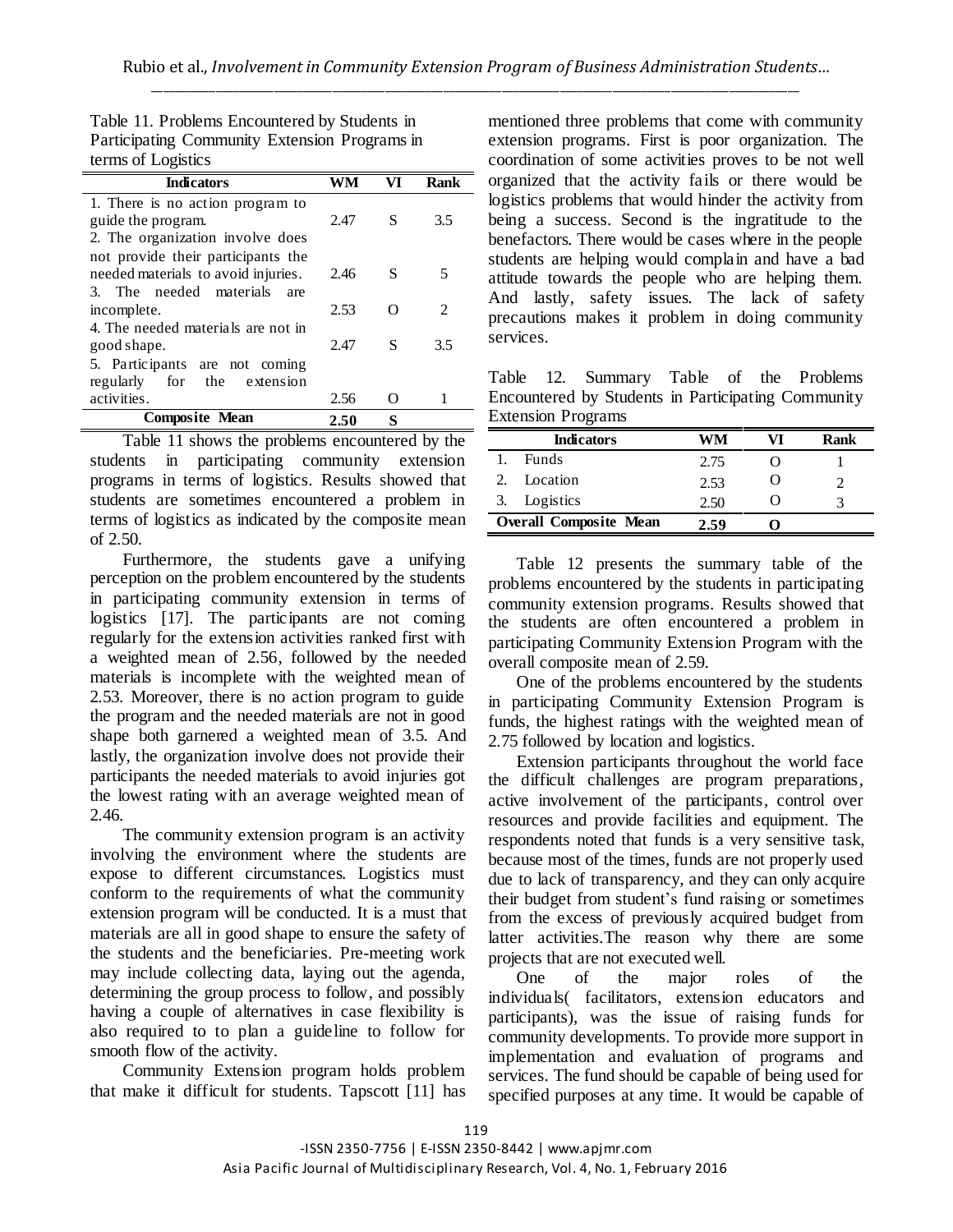being used in any manner the organizations prefers i.e for strengthen program resources, and attract funds, thus allowing sustainability or expansion activity, strengthen the quality of project and staff performance, make service more accessible and meet actual community needs.

Furthermore, the respondents agreed that locations and logistics are the least problems that will affect the operations and performance of the student to participate. In conducting a Community Extension Program, the participants have the collaborative efforts, ability to engage in different activities, provide the community needs and prepare the program productively. Location is important in setting up Community Extension Program. Event venues are locations where events are taking place. The extension educators, staff and participants may select the perfect venue to ensure safety of every individuals.

To sum up, logistics is a challenging and important activity because it serves as an integrating or boundary spanning functions. It ensure that organization provide their participants the needed materials, if it is complete and in good shape. It also implies the safety of participants and beneficiaries.

When it is done internally, participants become involved in reflection, action, empowerment and active involvement in decision making throughout the program. Appropriate and effective collaboration of the students, facilitators and extension educators my lead to successful outcomes.

Community Extension program holds problem that make it difficult for students. Tapscott [11] has mentioned three problems that come with community extension programs. First is poor organization. The coordination of some activities proves to be not well organized that the activity fails or there would be logistics problems that would hinder the activity from being a success. Second is the ingratitude to the benefactors. There would be cases where in the people students are helping would complain and have a bad attitude towards the people who are helping them. And lastly, safety issues. The lack of safety precautions makes it problem in doing community services.

Based from Table 13, the computed  $F -$  values of the profile variables year level and program were greater than the critical value and the resulted p-value were less than 0.05 level of significance, thus the null hypothesis of no significant difference on the benefits of participating the community extension programs of the college when grouped according to the

aforementioned profile variables is rejected. This means that significant difference exists and that respondents have assessed the benefits of joining such programs differently.

| Table 13. Difference on the Assessment of the |
|-----------------------------------------------|
| Community Extension Programs when Grouped     |
| according to Profile Variables                |

| <b>Profile Variable</b>     | ${\bf F_c}$ | p-value  |
|-----------------------------|-------------|----------|
| Benefits                    |             |          |
| Year Level                  | 2.538       | $0.041*$ |
| Program                     | 3.129       | $0.026*$ |
| Affiliation to Organization | 0.085       | 0.919    |
| <b>Problems</b>             |             |          |
| Year Level                  | 4.579       | $0.001*$ |
| Program                     | 1.235       | 0.298    |
| Affiliation to Organization | 2.327       | 0.100    |
|                             |             |          |

*Legend: \*Significant at p-value < 0.05*

Moreover, the profile variable year level shows significant difference on the perceived problems in involving oneself in the community extension programs of the department.

This means that students of the College of Business Administration, either first, second, third or fourth year level and from the different programs of the college have viewed the benefits they acquired in participating the community extension programs in different perspectives. Moreover, they have experienced different level of difficulties of joining such endeavors when it comes to funds [19].

Based on ComEx Report 2012 that the community extension program, the entire academic community is not only provided opportunities to be aware of, and understand the needs and problems that are prevalent on both local and national levels, but also opportunities to involve itself in activities designed to develop the community and the less privileged. The program therefor serves as an instrument by which the institution instills in the mind of its own community specially its beneficiaries, the concept of social responsibility. Moreover, the program serves as a springboard for a closer linkage between the school and the community. Furthermore, as the school utilizes the community extension program activities, it simultaneously operationalizes its mission.

#### **CONCLUSION AND RECOMMENDATION**

Majority of the respondents are freshman, BS Business Administration students were member of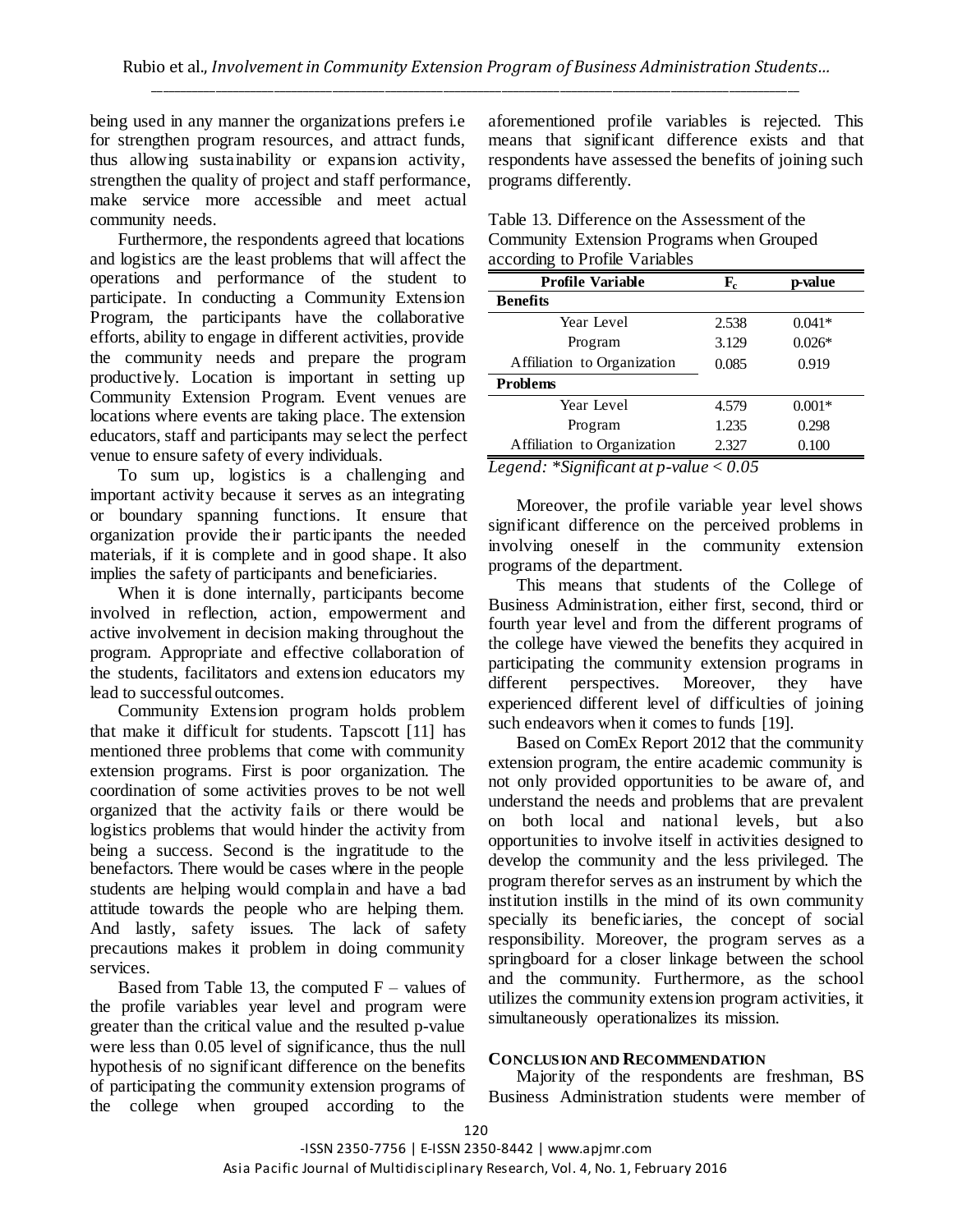different organization of the college. Students of the College of Business Administration participated in the college community extension program often. The personality, specifically the spirit of volunteerism, of College of Business Administration students were enhanced in participating of the Community Extension Program of the college. Funds were identified as the main problem encountered by students in joining Community Extension Program. There is significant difference on the assessment of benefits of Community Extension Programs of the College of Business Administration department when grouped according to year level and program. Moreover, significant difference also exists on the problem encountered in joining such programs when categorized by year level.

It is recommended that the College of Business Administration department may conduct orientation and seminar to all students for them to get involved to the different Community Extension Program of the department. The College in cooperation with the community extension office of the university, may work together in establishing sustainable community extension for the college. The College of Business Administration department, together with the Office of the Student Affair"s Office, may devise an evaluation form to properly assessed and give due recognition to students who actively participated the Community Extension Program of the college. The administration may take into consideration the proposed action plan to enhance the implementation of the Community Extension of College of Business Administration. Similar studies may be conducted using other variable to further validate the results of the study.

## **REFERENCES**

- [1] Chua, V. D., Caringal, K. P., De Guzman, B. R. C., Baroja, E. A. D., Maguindayao, J. B., & Caiga, B. T. (2014). Level of Implementation of the Community Extension Activities of Lyceum International Maritime Academy.*Educational Research International*, *3*(3), 19-28.
- [2] Laguador, J. M., Mandigma, L. B., & Agena, E. (2013). Community Extension Service In The Waste Management Practices Of Brgy. Wawa Residents In Batangas City. *Academic Research International*, *4*(4), 141.
- [3] Laguador, J. M. & Chavez, N. H. (2013). Assessment of Engineering Students" Acquired Affective Learning From Involvement in

Community Extension Services. Academic Research International, 4(3), 188 – 197.

- [4] Laguador, J. M., Dotong, C. I., & De Castro, E. A. (2014). The Experience of Lyceum of the Philippines University-Batangas in Getting Ahead of Accreditation and Certification. *International Journal of Social Sciences, Arts and Humanities*, *2*(2), 56-61.
- [5] Laguador, J. M., Villas, C. D., & Delgado, R. M. (2014). The Journey of Lyceum of The Philippines University-Batangas Towards Quality Assurance And Internationalization Of Education. *Asian Journal of Educational Research*, *2*(2).
- [6] COMEX (2012). Compilation of ComEx Reports. Batangas: Lyceum of the Philippines University, Batangas City
- [7] Gonzales, A.C. and Maghamil, C.W. (2009) Impact of Community Extension Program on LSU Faculty
- [8] Israel, G., Harder, A. & Brodeur, C. (2011) What is Extension Program
- [9] United Nations Environment Program (2007) The Health Benefits of Volunteering. Pdf. Retrieved on 2016.
- [10] Ludwig, A. (2009). COSMA- Management of source level agreements in composite services. Logos Verlag, Berlin
- [11] Tapscott, W. (2010). Three problems with Community Service.
- [12] Dale, A. (2010). Delivering community services in rural communities: problems and prospects
- [13] Laguador, J. M. (2013). Developing students' attitude leading towards a life-changing career. *Educational Research International*, *1*(3), 28-33.
- [14] Fletcher, T.D. and Major, D.A. (2009). Medical students' motivations to volunteer. An examination of the nature of gender differences. Sex Roles
- [15] Laguador, J. M., & Dotong, C. I. (2013). Tracer study of BS computer engineering graduates of Lyceum of the Philippines University. *International Journal of Management, IT and Engineering*, *3*(8), 387.
- [16] Laguador, J. M., & Pesigan, M. (2013). Academic Performance and Measure of Character and Personality of Engineering Students With and Without Referral from Counselling Center. *Asian Academic Research Journal of Social Science & Humanities*, *1*(16), 281-293.
- [17] Laguador, J. M. (2013). A correlation study of personal entrepreneurial competency and the academic performance in operations management of business administration students. *International Journal of Academic Research in Business and Social Sciences*, *3*(5), 61.
- [18] Aguado, C. L., Laguador, J. M., & Deligero, J. C. L. (2015). Factors Affecting the Choice of School and